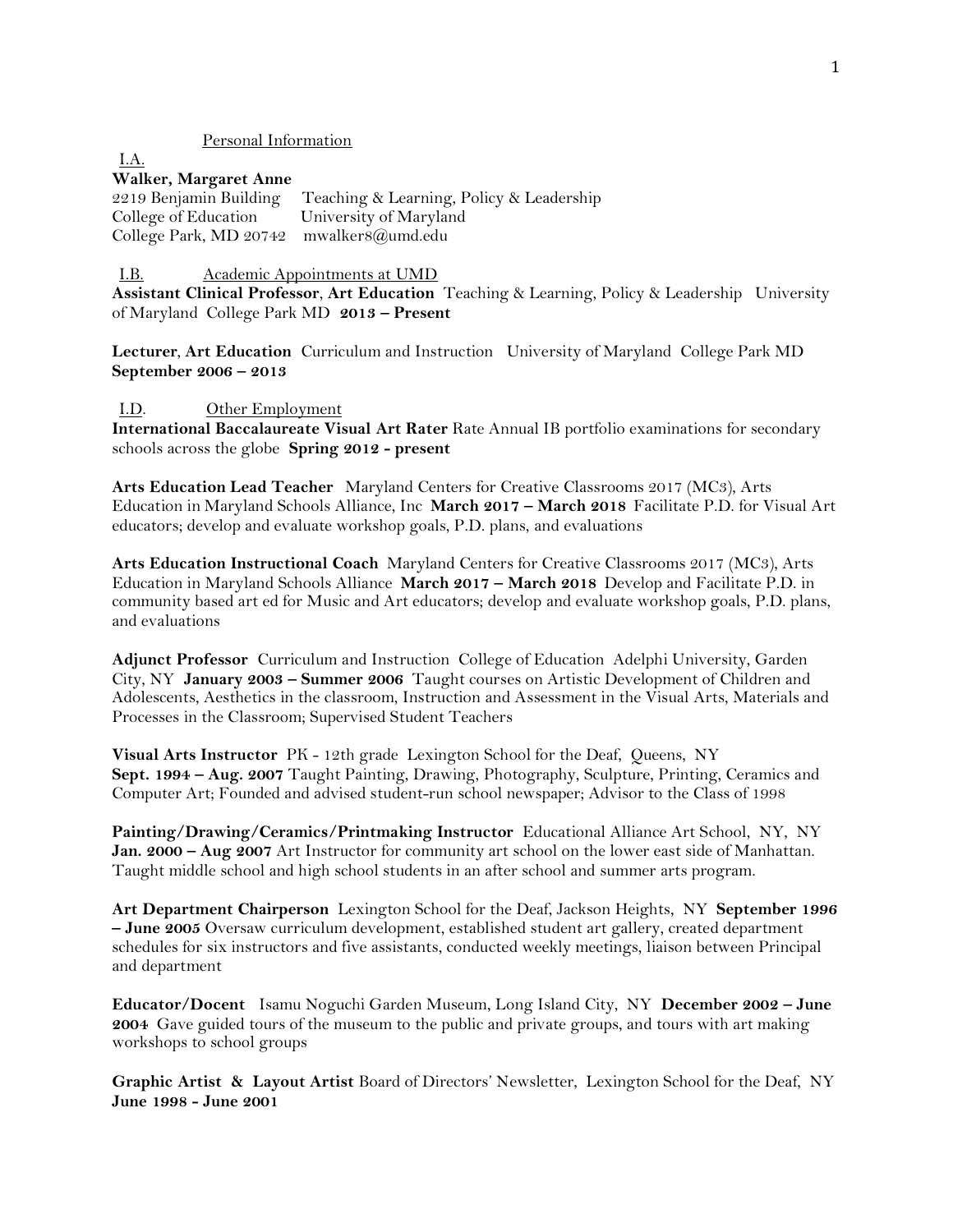**Editor** Board of Directors' Newsletter, Lexington School for the Deaf, NY **Jan. 2000 - June 2001**

**Freelance Artist** Tedesco Studios, New York, NY **Dec. 1994 - Dec. 1996** Specialized painting work for mural artist, figurative and plein air

**Publications Dept Rep** National Gallery of Art, Washington DC **May 1991 – May 1993**

I.E. Educational Background **Teachers College, Columbia University** New York, NY **Doctor of Education**, Art and Art Education 2010 Dissertation topic: The role of art making in critical thinking and adolescent identity development Advisors: Dr. Judith Burton & Dr. Graeme Sullivan

**Western Maryland College** Westminster, MD **Master of Science**, Education of the Deaf 1994 Thesis: Using art to teach across the curriculum – arts integration

**University of Maryland** College Park, MD **Bachelor of Science,** Art Education with focus in oil painting 1991

| I.F. | Continuing Education                                 |
|------|------------------------------------------------------|
|      | Pratt Institute of Art Painting courses New York, NY |
|      | School of Visual Art Painting courses New York, NY   |
|      | Art Students' League Painting courses New York, NY   |
|      | Yellow Barn Studio Painting courses Glen Echo, MD    |

I.G. Professional Certifications, Licenses, and Memberships (NAEA) National Art Education Association (MAEA) Maryland Art Education Association Perm. Cert. Teacher of the Deaf K - 12 Perm. Cert. Teacher of Art K - 12 Advanced Certification American Sign Language Advanced level 9 Drama in Education Programme, Trinity College Dublin

# **II. Research, Scholarly, Creative and/or Professional Activities**

II.A. Books Lawton, P.H., Walker, M.A., Green, M. (2019). *Community-Based Art Education Across the Lifespan: Finding Common Ground.* Book under contract with Teachers College Press, NY. Anticipated Publication Date: July 2019.

II.B. Refereed Journals

Walker, Margaret A. (2018) "The Unity Mural: Bridging Communities through Artmaking," *International Journal of Lifelong Learning in Art Education*: Vol. 1 , Article 6. Available at: https://scholarscompass.vcu.edu/ijllae/vol1/iss1/6

Walker, M. A. (2014). From Theory to Practice: Concept-based Inquiry in a High School Art Classroom, *Studies in Art Education: A Journal of Issues and Research* 55(4), 287-299. Special Topic issue on Theory and Practice.

II.E. Invited Conferences, Workshops, and Talks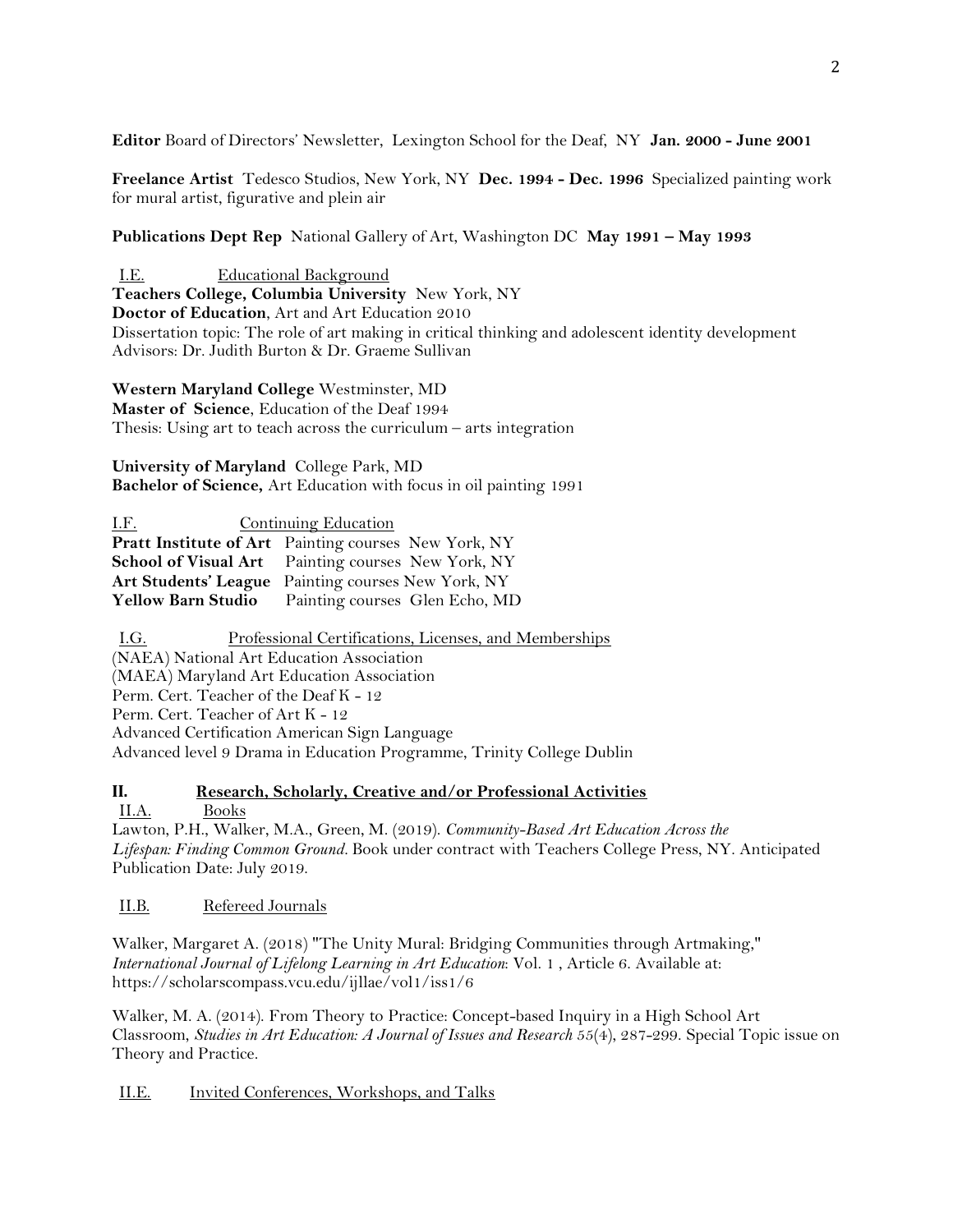II.E.2. Invited Talks

**2016** "The Craft of Art: re-skilling students into a contemporary art world", Virginia Commonwealth University

**Annually, 2010 - 2015** "Art and Creativity", National Student Leadership Council, Summer Institute, American University

**2012 "**The Interpreter's role in a NY school for the Deaf", Gallaudet University Interpreter training program

**2011** "The Curious Case of Creativity in our Lives", Corcoran College of Art + Design Summer Teacher Institute

II.E.3. Refereed Presentations

**2018** "Art Education's Role in Cultivating Community through Creative Collaboration" " [ Pam Lawton, Margaret Walker, Melissa Green], Arts in Society Conference. Vancouver, Canada

**2018** "Disrupting the roots of discrimination through K-12 art lesson design" National Art Education Association. National Convention; Seattle, WA

**2017** "The Craft of Art: re-skilling students into a contemporary art world" National Art Education Association National convention; New York, NY

**2016** "Bridging the Divide Between Class and Classroom: Field Experiences for Pre-service Teachers", [ Margaret Walker, Susan Hendricks**], National Art Education Association** National Convention; Chicago, IL

**2015** "Learning to See: Social Responsibility in Images in the Classroom",[Margaret Walker, Lisa Eaker] National Council of Social Studies National Convention; New Orleans, LA

**2015 "**Planning and Designing Interdisciplinary, Inter-institutional, Intergenerational Community Collaborations through Art" [Pam Lawton, Margaret Walker, Melissa Green], National Art Education Association National Convention; New Orleans, LA

**2015** Equal access to all: Equity in the art room through UDL",[Margaret Walker, Susan Hendricks], National Art Education Association National Convention; New Orleans, LA

**2015** "The body K"new": Reclaiming the dropped threads of curriculum disconnection", " [Margaret Walker, Seth Glabman, Francince Hultgren, Margaret Peterson, Khara Schonfeld-Karan, Mary Grace Snyder], Seventh Biennial Provoking Curriculum Studies Conference, University of British Columbia, Vancouver BC

**2014** "Bend it like Beckmann: Making historically-based artwork relevant through artists' meaningmaking processes", National Art Education Association National Convention; San Diego, CA

**2012 "**Transforming theory into practice through University/school partnerships", [Margaret Walker, Susan Hendricks], National Art Education Association National convention; New York, NY

**2011** GATE Fellow project presentation, [Margaret Walker, Lisa Eaker], Internationalizing Education Colloquium, Office of International Initiatives, College of Education, University of Maryland,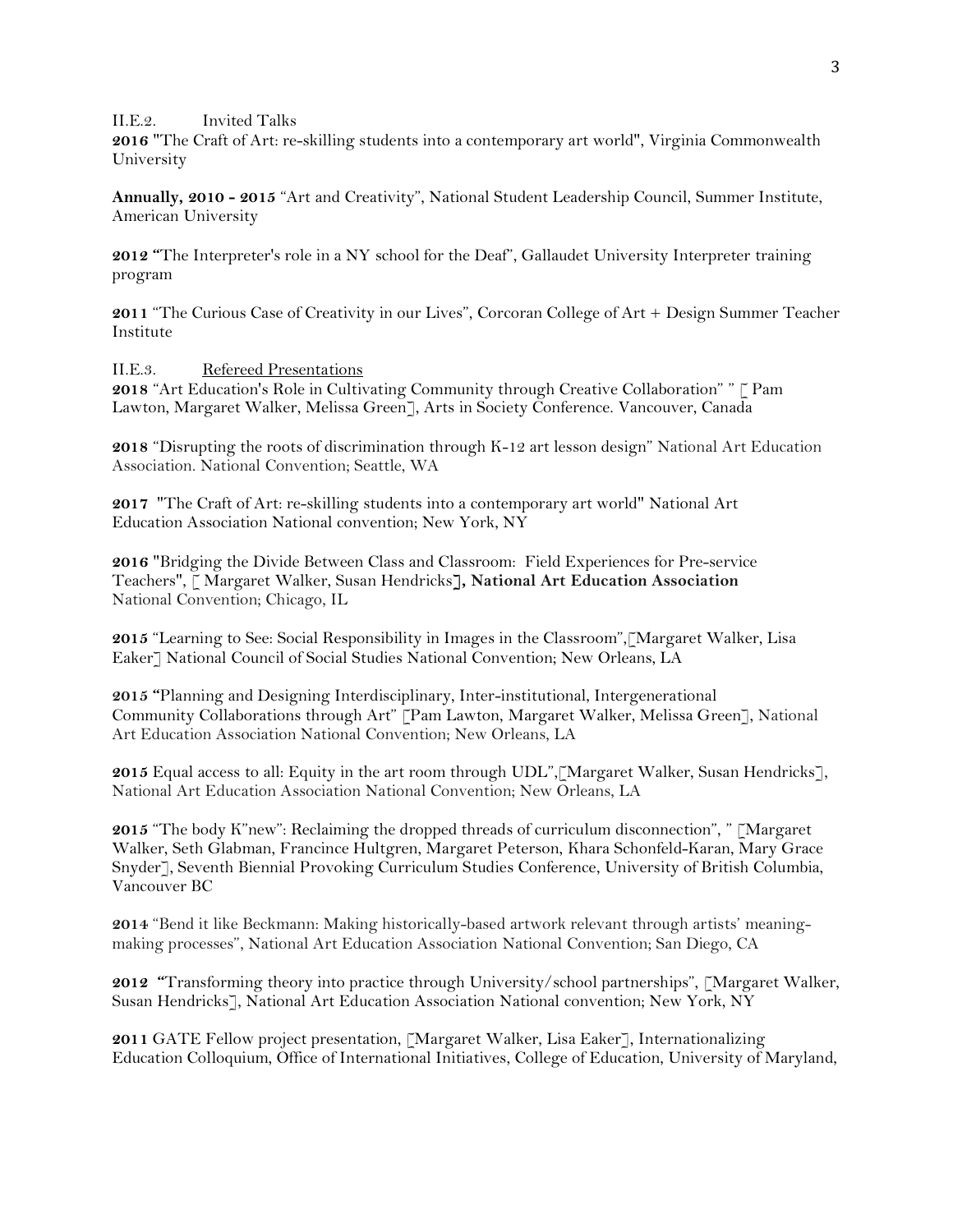**2010** "Conceptual Art Teaching: How adolescent students engage in critical inquiry through conceptbased studio work", National Art Education Association convention; Baltimore, MD

**2010** "Enhancing critical thinking skills through inquiry-based art instruction with students with 'special needs", [Margaret Walker, Pat Deckert],National Art Education Association convention; Baltimore, MD

**2010** "The Balancing Act: Re-examining the Leadership Role through the Scholarly Lives of Novice Moms"; [Margaret Walker, Kristin Baxter, Borim Song, Ami Kantawala-Worah,], National Art Education Association convention; Baltimore, MD

**2009** "Reading, Writing and Art: Integration of art with classroom subjects", [Margaret Walker, Susan Hendricks], National Art Education Association convention; Minneapolis, MN

**2008** "Who Am I? The role of art making in the identity formation of the adolescent**",** National Art Education Association convention; New Orleans, LA.

**2007** "Art's role in Adolescent Identity Formation", National Art Education Association convention; New York, NY

**2005** "The Role of Art-making in Identity Formation of Underprivileged Adolescents", National Art Education Association convention; Boston, MA

**2005** "Searching for the roots of artistic life", National Art Education Association convention; Boston, MA

**1995** "Teaching Art to the Deaf", National Association of Deaf Educators conference; Boston, MA

II.E.7. Refereed Panels

**2017** Invited Panel discussant- Identifying Research Problems and Questions; Doing Art Education Research Conference, New York, NY

**2017** Invited Panel discussant- Women's Caucus 2018 Art Exhibition Artists Panel; National Art Education Association National convention; New York, NY

II.E.14. Workshops

**2016** "The Craft of Art: re-skilling students into a contemporary art world" studio workshop, Virginia Commonwealth University

**2011** "The Curious Case of Creativity in our Lives", studio workshop, Corcoran College of Art + Design Summer Teacher Institute

II.F. Professional and Extension Publications

Walker, M. A. (2011). Monograph of Select Dissertations 2007-2010, Columbia University Teachers College; Title of authored chapter: "Concept-based inquiry into art making: the possibility of change through art".

II.G. Book Reviews

Invited review: Douglas, K. M., Jaquith, D. B. (2018) Engaging learners through artmaking: Choicebased art education in the classroom. 2nd Ed. New York, NY:Teachers College Press. *Teachers College Record*, Date Published: December 06, 2018 [http://www.tcrecord.org](http://www.tcrecord.org/Home.asp) ID Number: 22595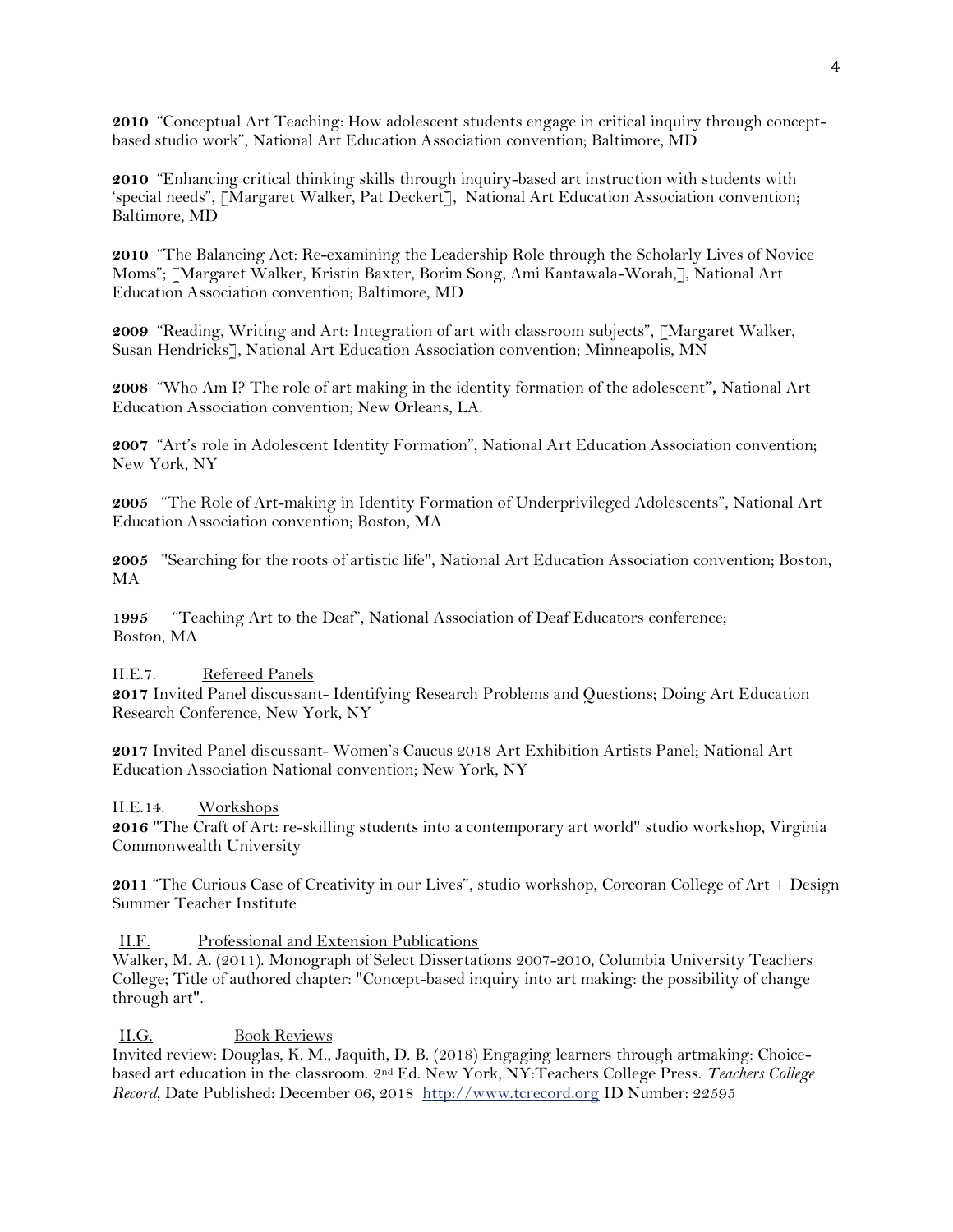II.H. Completed Creative Works

**Unity Mural, UMD and BSU** NextNow Festival, Clarice UMD; MD State House, Annapolis MD Planned and facilitated a community based collaborative mural between UMD and BSU students and faculty and communities, as well as ongoing discussions, panels and workshops focused on building connections between the campuses;

website and documentary film: <https://matthewsa1119.wixsite.com/unitymural>

**Sept 2017 – April 2018;** 

**Oct 2018 – May 2019 Ongoing exhibitions around the region**

**Artivist Postcard Collective** Social Justice Day UMD 2017; 2018 Ongoing Collaborative community based social justice art project Stamp Union, UMD and through social media and postal **Jan – May 2017; April 2018; April 2019**

**Washington Revels – May Day Celebration at the National Cathedral** May Revels chorus member, **May 2016**; **May 2019**

**NAEA Member Juried Exhibition** Alexandria, VA Mixed media sculpture/digital work **Oct 2017 – April 2018**

**Wild Up Performance** Performed in Social Justice Experimental Music experience as community member, MilkBoy ArtHouse, College Park MD **Feb 2018**

**The Challenge of Change: NAEA Women's Caucus 2017 Juried Art Exhibition**, juror Jean Shin Mixed media sculpture/digital work **NYC 2017**

**Area 405 XXChange - Baltimore Women Makers Collective Juried Art Exhibit** Baltimore MD Mixed media sculpture/digital work - "Picking up the dropped stitch" **Nov - Dec 2016** 

**TheARC Gallery** - Anacostia, Washington D.C. Student fiber work from collaborative course with Corcoran faculty: Building Community through Visual Literacy and Narrative **Summer 2015**

**The Clarice** Mixed media sculpture/digital work in collaboration with dance performance University of MD **Fall 2014**

**The Clarice** Subversive storyteller Festival of Subversive Artists and Minds, University of MD **Fall 2014**

**The Art Gallery** "Carving out Freedom, Piecing a community: An exhibition of community engagement, transformative learning, and art making" Woodblock prints University of MD **Fall 2014**

**NPS Lotus and Water Lily Cultural Festival** Woodblock print Instructor, student, and community prints from collaborative course with Corcoran faculty: Building Community through Visual Literacy and Narrative Kenilworth Park, Washington DC **Summer 2014**

**THEARC exhibition** Woodblock printInstructor, student, and community prints from collaborative course with Corcoran faculty: Building Community through Visual Literacy and Narrative Washington DC **Summer 2014**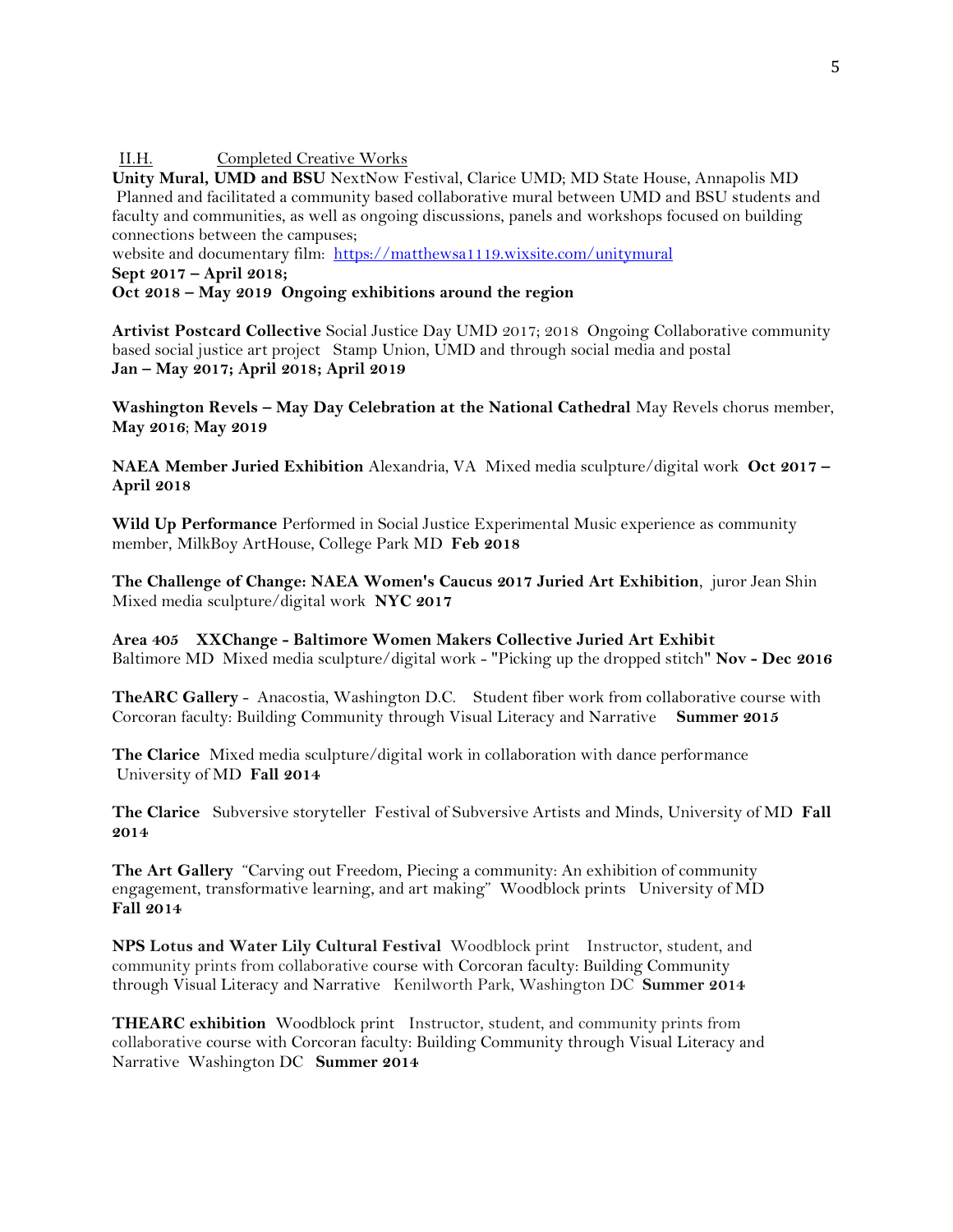**Brooklyn Waterfront Artists Coalition Exhibition** – JuriedBrooklyn, NY **May 2006 – June 2006; May 2003 - June 2003; May 2002 - June 2002**

**Ernest Rubenstein Gallery** New York, NY Art School faculty exhibition **September 2003 - November 2003; September 2002 - November 2002**

**Macy Gallery** Teachers College Columbia University, NY Invited Exhibition **December 2002 – January 2003**

II.J. Sponsored Research and Programs – Administered by the Office of Research Administration (ORA) II.J.1. Grants **Principal Investigator, Maryland Higher Education Commission Improving Teacher Quality Grant "***Connecting to the Common Core through Arts Integration*" – ITQ 15-1307, \$130,900

**Dec 2014- April 2016**

**Principal Investigator, Maryland Higher Education Commission Improving Teacher Quality Grant "***Connecting to the Common Core through Arts Integration*" – ITQ-14-1208, \$153,000 **Dec 2013- April 2015**

**Co-Principal Investigator, Maryland Higher Education Commission Improving Teacher Quality Grant** "*The Fine Arts, Core Curriculum in Math and Reading"*- ITQ-11-912, \$199,725 **June 2011 – Dec. 2012**

II.P. Research Fellowships, Prizes and Awards **Technology Fellow, College of Education** University of MD **2014-2015**

**High Leverage Teaching Practices** Workshop Participant – **2012/2014**

**Chesapeake Project Fellow**, Office of Sustainability, University of Maryland **2011**

**GATE Fellow: Global Awareness in Teacher Education**, College of Education, University of Maryland **2010**

| III.   |                | <b>Teaching, Extension, Mentoring, and Advising</b>                        |
|--------|----------------|----------------------------------------------------------------------------|
| III.A. | Courses Taught |                                                                            |
|        | Spring 2019    | TLPL 437 Teaching 3-D processes and structures                             |
|        |                | TLPL 478A Student Teaching Seminar Art Ed                                  |
|        | Fall 2018      | TLPL 433 Intro to Art Ed                                                   |
|        |                | TLPL 436 Teaching 2-D processes and structures                             |
|        |                | TLPL 631 Historical Investigations of Arts Education                       |
|        |                | TLPL 688E Connecting to the Core Curriculum: Building Teacher Capacity for |
|        |                | Arts Integration                                                           |
|        |                | Summer 2018 EDCI 688I Arts Integration                                     |
|        | Spring 2018    | EDCI 407 Teaching 3-D processes and structures                             |
|        |                | EDCI 688W Special Topics in C&I - Foundations of Arts Integration          |
|        | Fall 2017      | EDCI 403 Intro to Art Ed                                                   |
|        |                | EDCI 406 Technology and 2-Dimensional Art                                  |
|        |                | EDCI 602 Teaching Aesthetics in the Public Schools                         |
|        |                | EDCI 798 Special Problems in Teacher Education                             |
|        |                | Summer 2017 EDCI 688I Arts Integration                                     |
|        |                | EDCI 898 Pre-candidacy Research                                            |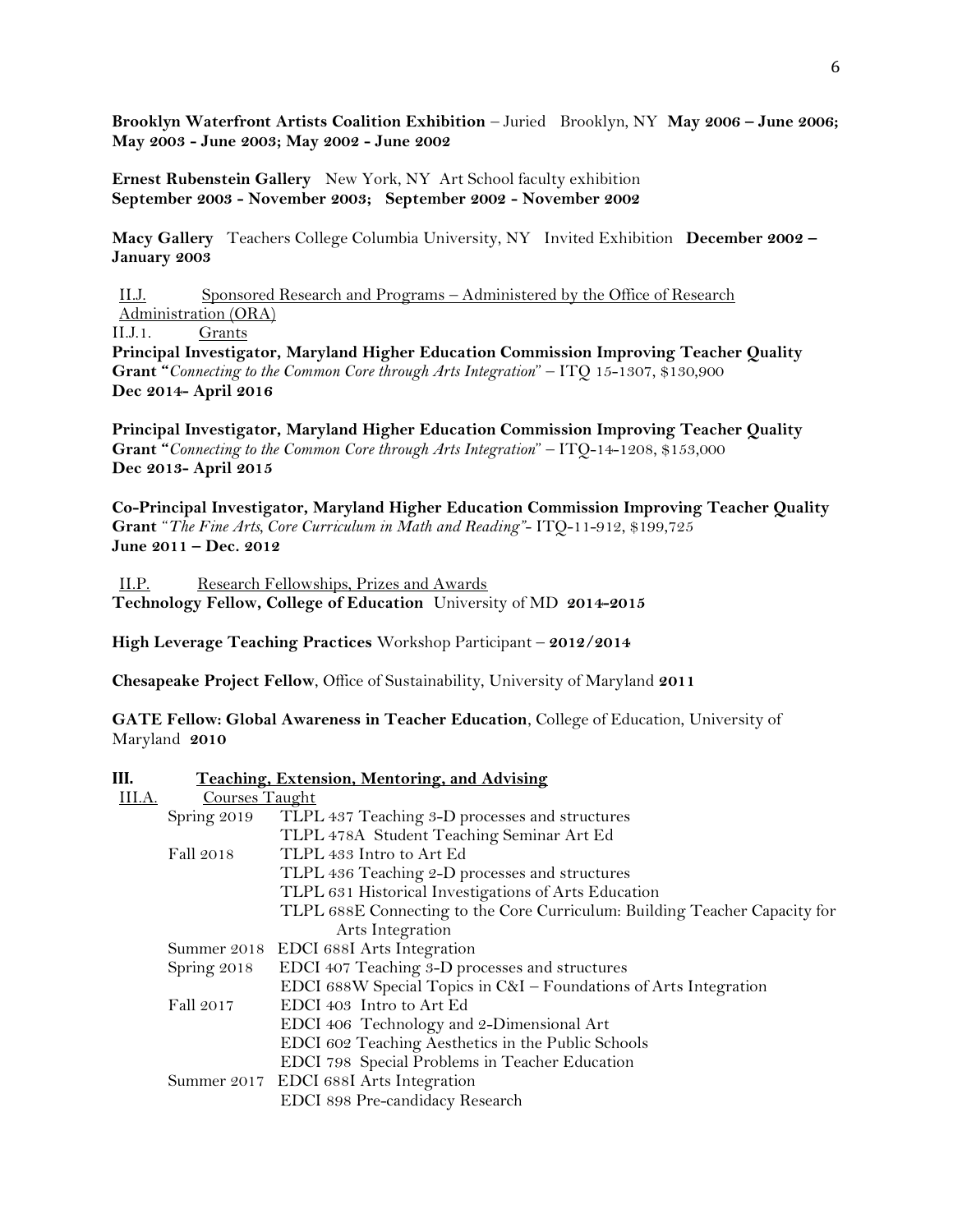| Spring 2017 | EDCI 404 Student Teaching Seminar Art Ed                                |
|-------------|-------------------------------------------------------------------------|
|             | EDCI 407 Teaching 3-D processes and structures                          |
|             | <b>EDCI</b> Intern Supervision                                          |
|             | EDCI 798 Special Problems in Teacher Education                          |
| Fall 2016   | EDCI 403 Intro to Art Ed                                                |
|             | EDCI 406 Technology and 2-Dimensional Art                               |
|             | EDCI 601 Historical Investigations of Arts Education                    |
|             | Summer 2016 EDCI 688I Arts Integration                                  |
|             | EDCI Study Abroad Arts Integration Dublin Ireland                       |
|             |                                                                         |
|             | EDCI 688W Special Topics in C&I - Foundations of Arts Integration       |
|             | EDCI 488Q/688Q Special Topics in Teacher Education: Building community  |
|             | through visual literacy and narrative                                   |
|             | EDCI 898 Pre-candidacy Research                                         |
| Spring 2016 | EDCI 404 Student Teaching Seminar Art Ed                                |
|             | EDCI 407 Teaching 3-D processes and structures                          |
|             | <b>EDCI</b> Intern Supervision                                          |
|             | EDCI 688Y Special topics Curriculum and Instruction: Integrated arts    |
|             | practicum and seminar                                                   |
| Fall 2015   | EDCI 403 Intro to Art Ed                                                |
|             | EDCI 406 Technology and 2-Dimensional Art                               |
|             | EDCI 601 Historical Investigations of Arts Education                    |
|             | EDCI 488V Special topics In teacher education: History of Art Education |
|             | EDCI 798 Special Problems in Teacher Education                          |
| Summer 2015 | EDCI 688I Arts Integration                                              |
|             | EDCI 488Q/688Q Special Topics in Teacher Education: Building community  |
|             | through visual literacy and narrative: Printmaking                      |
| Spring 2015 | EDCI 404 Student Teaching Seminar Art Ed                                |
|             | EDCI 407 Teaching 3-D processes and structures                          |
|             | <b>EDCI</b> Intern Supervision                                          |
|             | EDCI 688Y Special topics in Curriculum and Instruction: Integrated arts |
|             |                                                                         |
|             | practicum and seminar                                                   |
| Fall 2014   | EDCI 403 Intro to Art Ed                                                |
|             | EDCI 406 Technology and 2-Dimensional Art                               |
|             | EDCI 601 Historical Investigations of Arts Education                    |
|             | EDCI 798 Special Problems in Teacher Education                          |
|             | Summer 2014 EDCI 688I Arts Integration                                  |
| Spring 2014 | EDCI 404 Student Teaching Seminar Art Ed                                |
|             | EDCI 407 Teaching 3-D processes and structures                          |
|             | <b>EDCI</b> Intern Supervision                                          |
| Fall 2013   | EDCI 403 Intro to Art Ed                                                |
|             | EDCI 406 Technology and 2-Dimensional Art                               |
|             | EDCI 602 Teaching Aesthetics in the Public Schools                      |
| Summer 2013 | EDCI 688I Arts Integration                                              |
| Spring 2013 | EDCI 404 Student Teaching Seminar Art Ed                                |
|             | EDCI 407 Teaching 3-D processes and structures                          |
|             | <b>EDCI</b> Intern Supervision                                          |
| Fall 2012   | EDCI 403 Intro to Art Ed                                                |
|             | EDCI 406 Technology and 2-Dimensional Art                               |
|             | EDCI 601 Historical Investigations of Arts Education                    |
| Summer 2012 | EDCI 688I Arts Integration                                              |
| Spring 2012 | EDCI 404 Student Teaching Seminar Art Ed                                |
|             | EDCI 407 Teaching 3-D processes and structures                          |
|             |                                                                         |
|             | <b>EDCI</b> Intern Supervision                                          |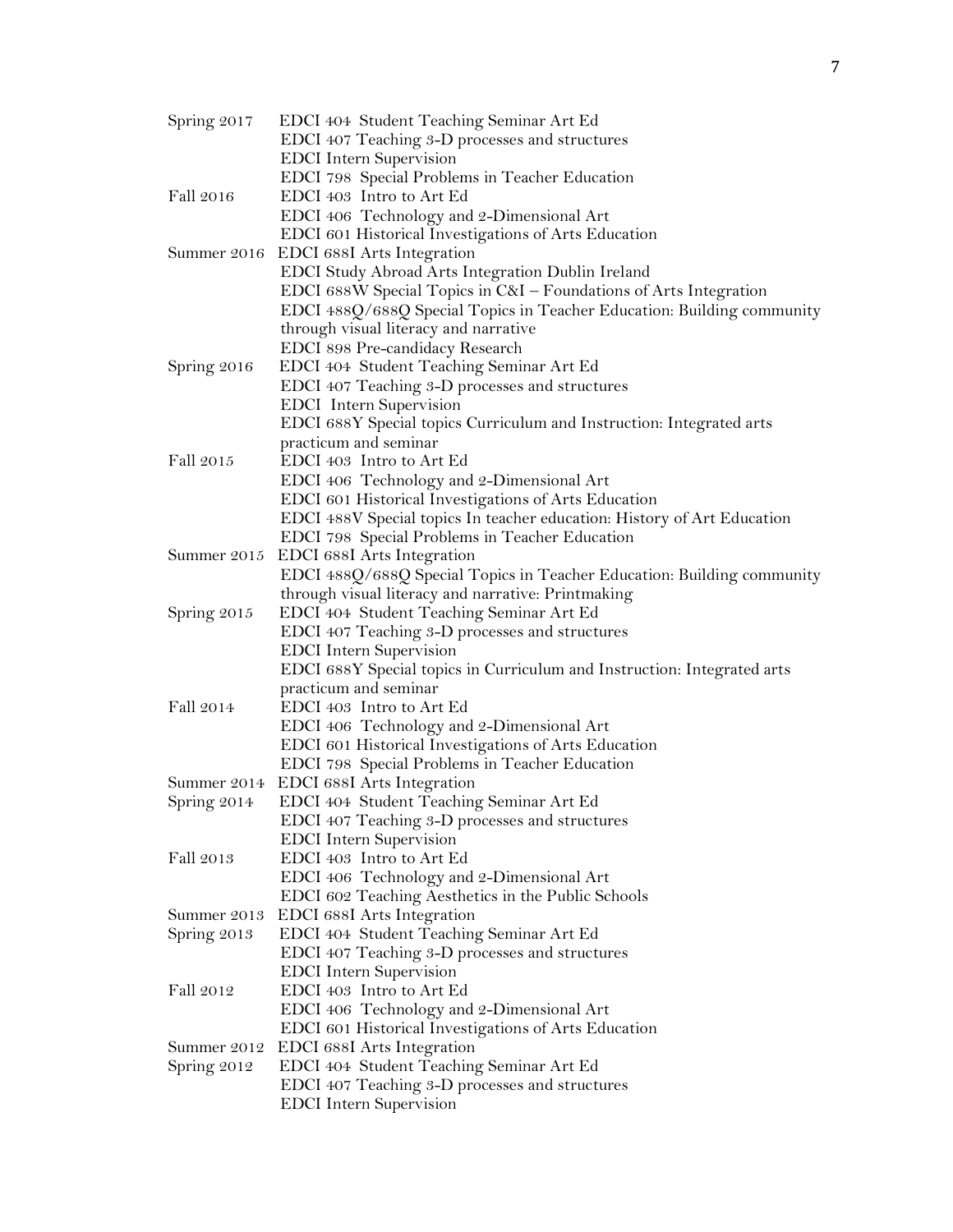| Fall 2011   | EDCI 403 Intro to Art Ed                                |
|-------------|---------------------------------------------------------|
|             | EDCI 406 Technology and 2-Dimensional Art               |
|             | EDCI 602 Teaching Aesthetics in the Public Schools      |
|             | EDCI 688T Arts Integration seminar                      |
|             | EDCI 798 Special Problems in Teacher Education          |
| Summer 2011 | EDCI 688I Arts Integration                              |
| Spring 2011 | EDCI 404 Student Teaching Seminar Art Ed                |
|             | EDCI 407 Teaching 3-D processes and structures          |
|             | <b>EDCI</b> Intern Supervision                          |
| Fall 2010   | EDCI 403 Intro to Art Ed                                |
|             | EDCI 406 Technology and 2-Dimensional Art               |
|             | EDCI 602/488C Teaching Aesthetics in the Public Schools |
| Summer 2010 | EDCI 688I Arts Integration                              |
|             | EDCI 788L Crossing Borders                              |
| Spring 2010 | EDCI 404 Student Teaching Seminar Art Ed                |
|             | EDCI 407 Teaching 3-D processes and structures          |
|             | <b>EDCI</b> Intern Supervision                          |
|             | EDCI 798 Special Problems in Teacher Education          |
| Winter 2009 | EDCI 301 Teaching art in the elementary school          |
|             | EDCI 601 Historical Investigations of Arts Education    |
| Fall 2009   | EDCI 403 Intro to Art Ed                                |
|             | EDCI 406 Technology and 2-Dimensional Art               |
|             | EDCI 698 Conducting research on Teaching                |
| Summer 2009 | EDCI 688I Arts Integration                              |
| Spring 2009 | EDCI 404 Student Teaching Seminar Art Ed                |
|             | EDCI 407 Teaching 3-D processes and structures          |
|             | <b>EDCI</b> Intern Supervision                          |
| Fall 2008   | EDCI 403 Intro to Art Ed                                |
|             | EDCI 406 Technology and 2-Dimensional Art               |
|             | EDCI 602 Teaching Aesthetics in the Public Schools      |
| Summer 2008 | EDCI 688I Arts Integration                              |
| Spring 2008 | EDCI 404 Student Teaching Seminar Art Ed                |
|             | EDCI 407 Teaching 3-D processes and structures          |
|             | <b>EDCI</b> Intern Supervision                          |
| Fall 2007   | EDCI 403 Intro to Art Ed                                |
|             | EDCI 406 Technology and 2-Dimensional Art               |
|             | EDCI 601 Historical Investigations of Arts Education    |

III.B. Teaching Innovations<br>III.B.1. Maior Programs Establ

Major Programs Established

**M.Ed. in Teacher Leadership, Specialization Arts Integration** (2014). With request from the State of Maryland, developed a program within TLPL's Masters of Teacher Leadership to prepare elementary, middle and high school teachers for Instructional Leadership PK-12 Arts Integration

## **III.B.2.** Course or Curriculum Development

**Connecting to the Core Curriculum: Building Teacher Capacity for Arts Integration with Prism.K12** Building on the UMD/Phillips partnership, this course was designed by a Phillips educator and Susan Denvir in 2017, and re-designed and continued by Margaret and a new Phillips educator in 2018, to advance our partnership, as well as provide Professional Development for 19 PGCPS teachers in arts integration

**EDCI 688B Special Topics in Curriculum and Instruction: Learning in and through the arts: Connecting arts disciplines to the common core – this course was designed as the first in a series of**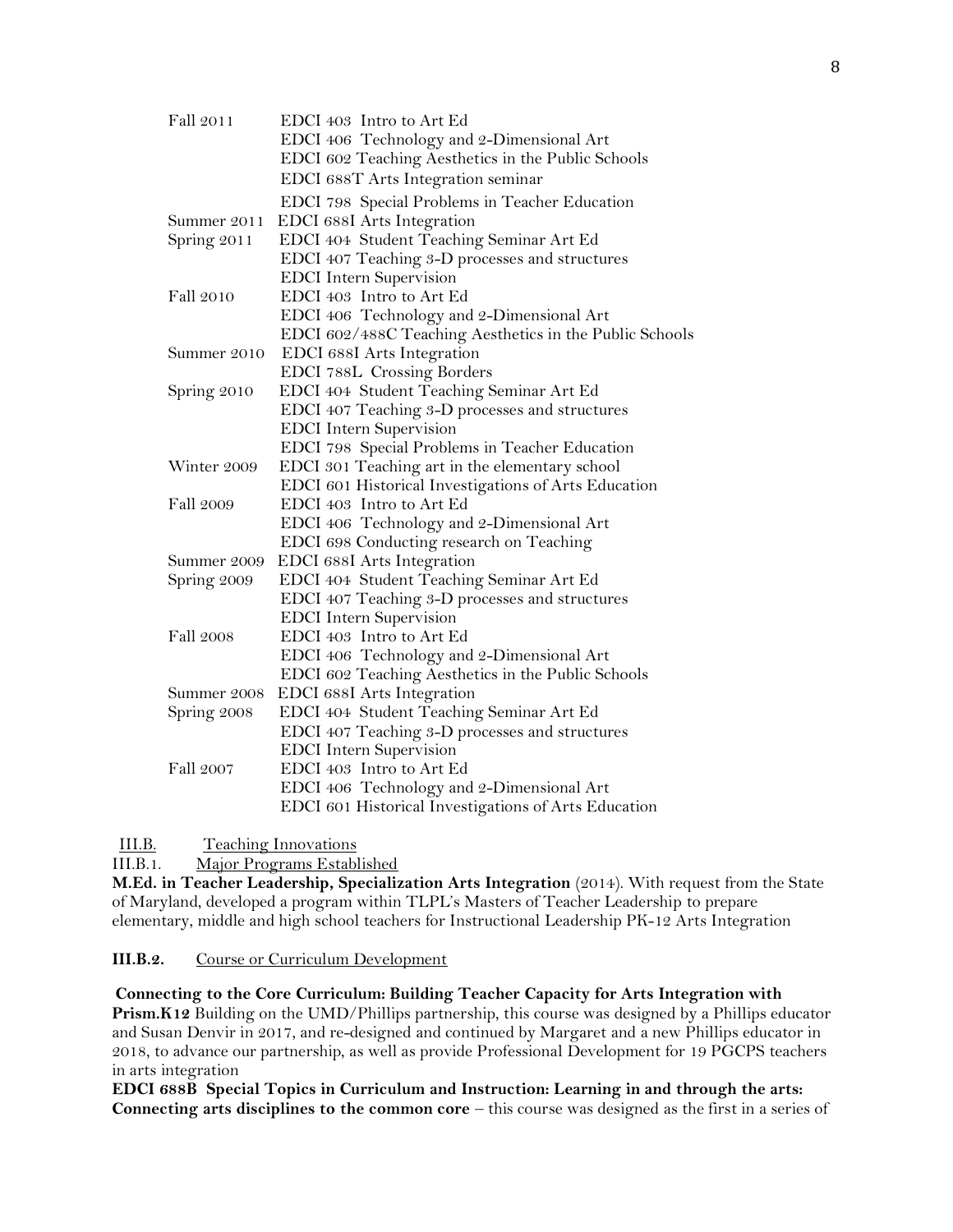courses for a grant supported cohort of teachers from Prince Georges county schools for professional development in Arts Integration

**EDCI 688I Arts Integration** designed to fulfill an agreement with MHEC to offer graduate credits for participants in their summer MHEC arts integration institute - this course builds on the learning during the weeklong summer in-service institute, as well as focuses students understanding of the theory behind arts integration in the classroom

**EDCI 488Q/688Q Special Topics in Teacher Education: Building community through visual literacy and narrative: Printmaking** - this course was designed as a collaboration between Education (me), the UMD Art Gallery director, the Dept Head of Education at the Corcoran school of art, and a community art center in Anacostia, DC. Our students, Corcoran students and SE DC community members collaborated on art pieces and community proposals.

**EDCI 488Q/688Q Special Topics in Teacher Education: Building community through visual literacy and narrative: Quiltmaking – as a continuation of the collaboration with the DC community** and Corcoran school of art and design, as well as local artists, this course furthered my work with community and education students collaboration, with the focus now on expressing community through fiber art and quilt making

**EDCI 688W Special Topics in C&I – Foundations of Arts Integration** this course has been designed and redesigned as a necessary foundational course for students in our new Arts Integration focus in the Masters of Education in Teacher Leadership

**EDCI 688Y Special topics in Curriculum and Instruction: Integrated arts practicum and seminar -** this course was designed as the second in a series of courses for a grant supported cohort of teachers from Prince Georges county schools for professional development in Arts Integration

**EDCI 688Z Learning in and through the arts: Planning and Assessing** this course was designed as the third in a series of courses for a grant supported cohort of teachers from Prince Georges county schools for professional development in Arts Integration

**Connecting to the Core Curriculum: Building Teacher Capacity for Arts Integration with Prism.K12** Building on the UMD/Phillips partnership, this course was designed by a Phillips educator and Susan Denvir in 2017, and re-designed and continued by Margaret and a new Phillips educator in 2018, to advance our partnership, as well as provide Professional Development for 19 PGCPS teachers in arts integration

# III.C. **Advising**

III.C.2. Master's Volk, Lindsey MEd current Derksen, Shannon MEd current Duffy, Lauren MEd current Sheidegger, Lauren MEd current Connealy, Monique MEd current Visco, Steven MEd current Shorb, Margaret MEd current Boag, Katie MEd current Elliot, Katie MEd current Berlin-Fischler, Mariel MEd current Idalia Villalobos MEd current Wan, Dave MEd Dec 2017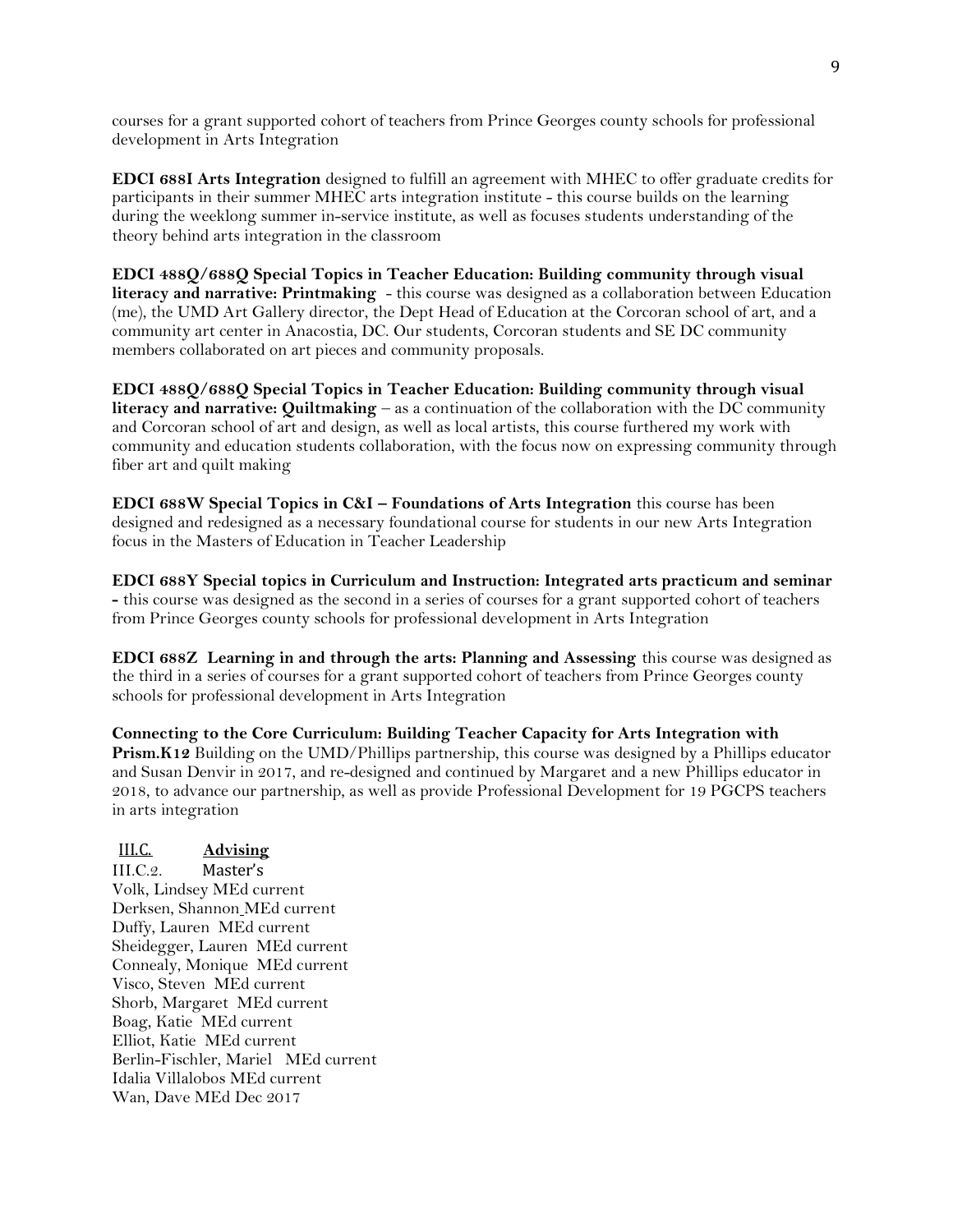Artis, Bridgit MEd 2016 Cave, Eileen MEd 2016 Finkelstein, Carly MEd 2016 Shevell, Emily MEd 2016 Kirby, Buffy MEd 2016 Placek, Dale MEd 2016 Salvatierra-Sinn, Camila MEd 2016 Schweitzer, Jacqueline Ann MEd 2016 Sickels, Julia Nicole MEd 2016 Dolet, Tia MEd 2016 Lagman, Sarah MEd 2016 Hoffman, Matthew MEd 2015 Linnell, Erin MEd 2015 Little, Susan MEd 2015 Wilkinson, Heather MEd 2015

III.C.3. Doctoral Placek, Dale co-academic advisor 2017-present Hernley, Kenna co-academic advisor 2016-present Weisburger, Anita co-academic advisor, dissertation committee 2014 - present Krakaur, Linda co-academic advisor, dissertation committee PhD 2011 - 2017

## **IV. Service and Outreach**

IV.A. Reviewing Activities

IV.A.3. Reviewing Activity for Journals and Presses Reviewed proposal for 6th edition of "Arts Integration: Teaching subject matter through the arts in multicultural settings" by Merry Goldberg, Routledge Press **April 2019**

Reviewed "Building Community Using Experiential Education with Elementary Preservice Teachers in A Social Studies Methodology Course" in Journal of Global Education and Research, **Sept 2018**

Reviewed proposal for  $5<sup>th</sup>$  edition of "Arts Integration: Teaching subject matter through the arts in multicultural settings " by Merry Goldberg, Routledge Press **April 2014**

Walker, M.A. (2011). Consulting Editor *Handbook of Research on the Education of Young Children*; Taylor & Francis.

Walker, M.A.(2011). Consulting Editor *Contemporary Perspectives in Early Childhood Education*; Information Age.

IV.B Committees; Professional, Campus and Community Service

IV.B.1. Campus Service – Department

**Program Coordinator**, Masters in Teacher Leadership in Visual Art Education TLPL University of Maryland, College Park **January 2014 – present**

**Program Coordinator**, Masters in Teacher Leadership in Arts Integration TLPL University of Maryland, College Park **January 2012 – present**

**Program Advisor**, Masters Program in Arts Integration, TLPL, College of Ed, University of MD; designed and implemented a new masters program in Arts Integration for certified teachers **Spring 2013 – present**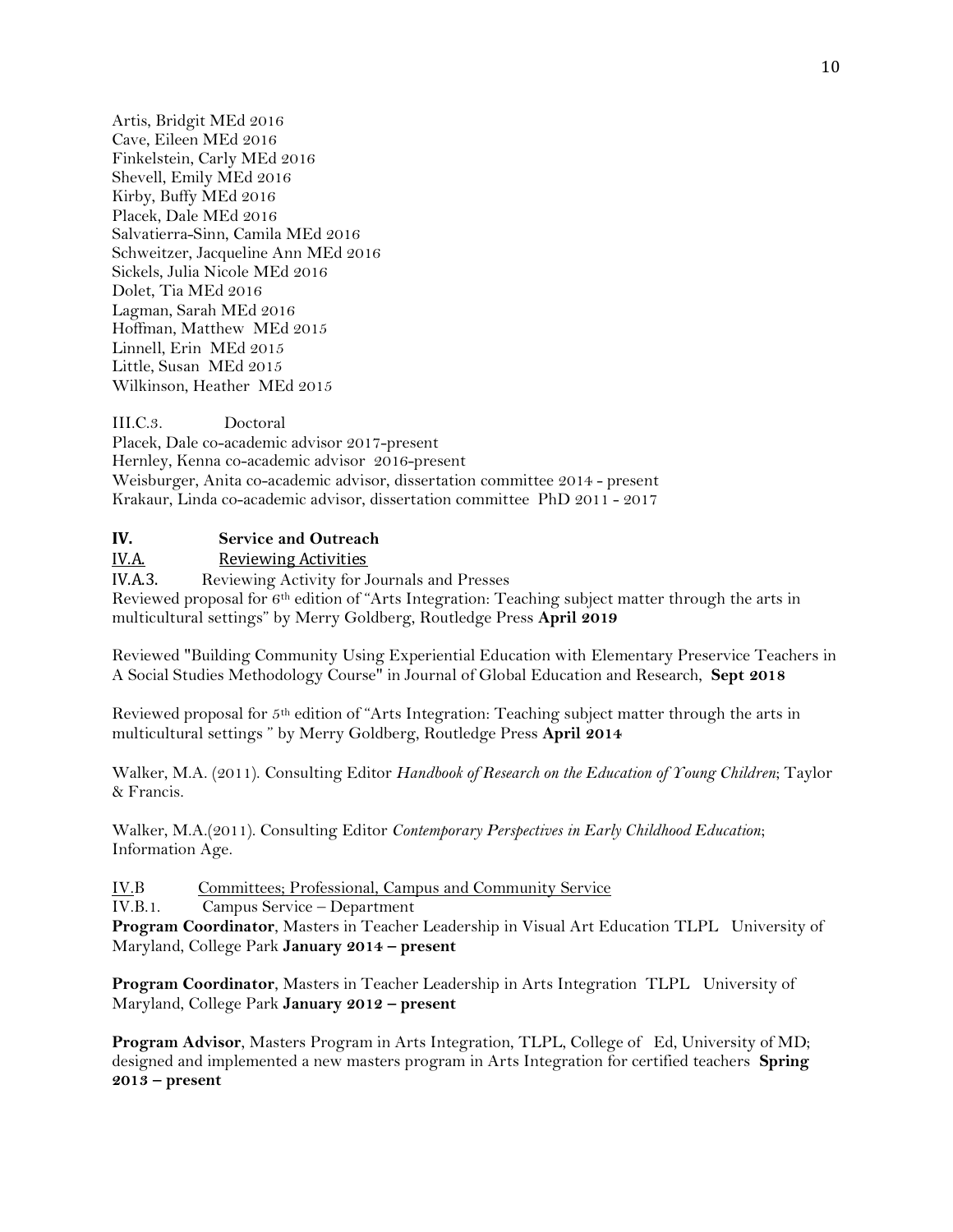**Program Advisor**, Masters Program in Art Education, TLPL, College of Ed, University of MD; **Fall 2014 – present**

## **Co-Chair PTK Faculty Merit Committee** TLPL **Spring 2017 – present**

**Leadership Committee** TLPL K-12 Representative **Fall 2015 – Spring 2017**

**Faculty Mentor,** Visiting Chinese Scholar, **Fall 2016 – Spring 2017**

**Co-chair Masters Redesign Task Force** TLPL **Fall 2011- Spring 2015**

**PGCPS/Art Ed Collaboration Fall 2009-Fall 2016** Designed and oversee after-school art program with Berwyn Heights Elementary school students, taught by UMD art education students

**Secondary Ed Coherence Committee** TLPL **Spring 2012 – Spring 2015**

**Faculty Advisor** National Art Education student chapter UMD **Fall 2008 – May 2014**

**Faculty Mentor to 2 scholars,** Distinguished Fulbright Awards in Teaching Program for International Teachers; Office of International Initiatives **August 2013 – Dec 2013**

**Department Reorganization Task Force 2010 – 2011** Worked with colleagues to facilitate the smooth transition from three departments into a new department within the College of Education

IV.B.2. Campus Service – College

**College of Education Faculty representative** UMD Honor Board Office of Student Conduct **Spring 2013 – present**

**College of Ed judge for the Express yourself contest** Diversity Dialogues office **May 2018**

**UMD College of Ed Representative**, Corcoran/UMD partnership committee; worked with art education program at the Corcoran Gallery and School of Art to build collaboration between schools **Fall 2013 – Fall 2014**

## **NCATE work Spring 2012**

Participated in review of Art Education program for College of Education accreditation

## **Livetext Pilot Fall 2010 – Spring 2011**

Participated in pilot of teacher candidate online portfolio, at request of Dean's office

IV.B.3. Campus Service – University

**Racial Healing Working Group** Community leaders from Prince Georges County, College Park, UMD and Bowie State University working through the arts to bridge racial divides **Established Spring 2018**

**Fabric Committee** UMD campus committee supporting campus-community partnerships **Spring 2016 – present**

**K12 Advisory committee**, Clarice Smith Performing arts center Office for campus and community engagement, **Fall 2014 – Spring 2017**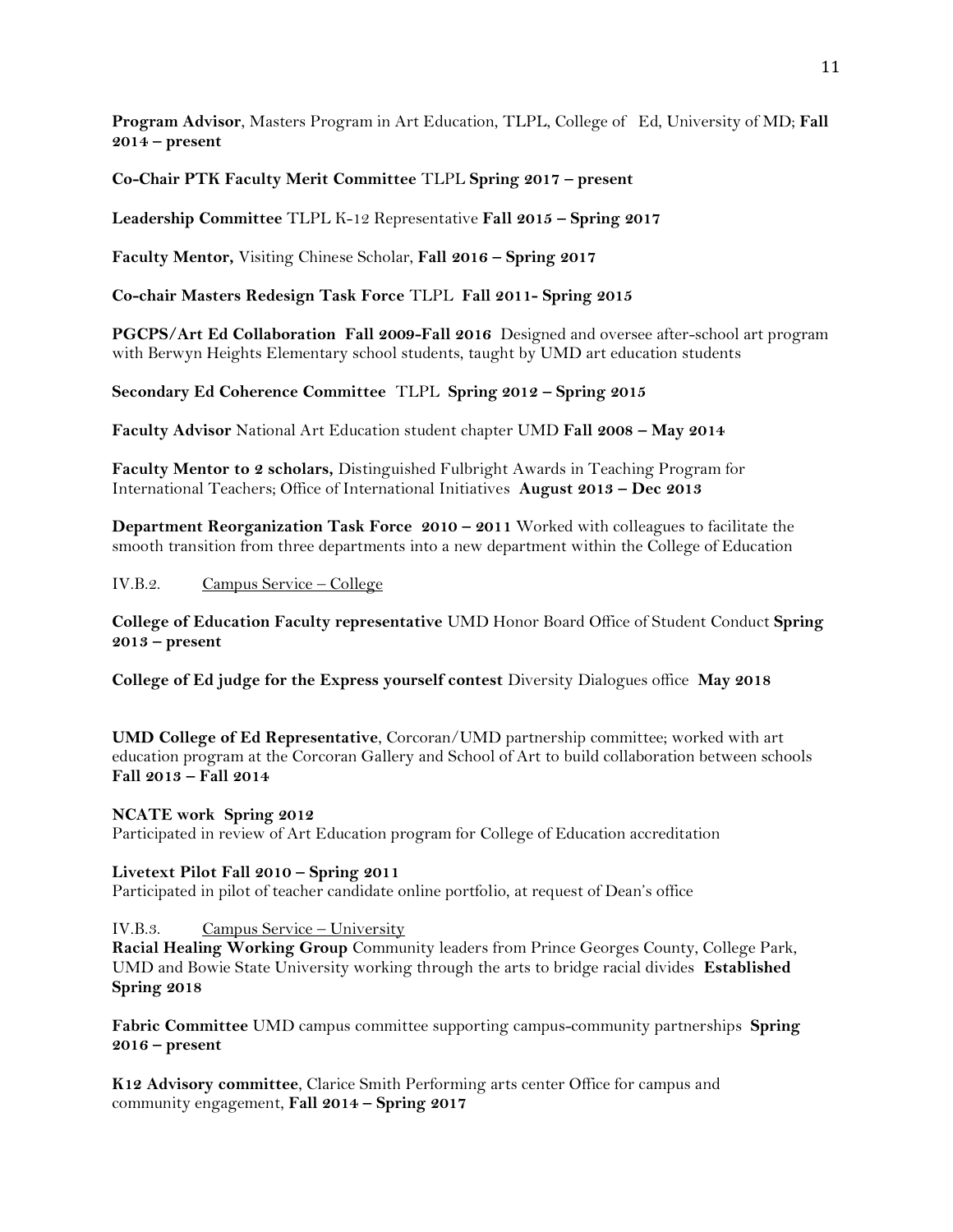**K12 arts and cultural literacy group** Clarice Smith Performing arts center Office for campus and community engagement, and Prince Georges African American Museum and Cultural Center, **Fall 2016 – Fall 2017**

#### **Art Show Juror Women's Basketball Team, UMCP 2011**

Acted as a juror for a children's art exhibition sponsored by UMCP's women's basketball team

IV.C. External Service IV.C.1. Local and State **BSU Art Ed Advisory Committee Fall 2018 – Spring 2019** Guiding Bowie State University Art Education certification program development

**Facilitator, Decennial Deans Roundtable on the state of the arts in MD schools**; Arts Education in Maryland School Higher Education in the Arts Task Force, Oct 2018

**Higher Education Art Education Task force 2010-present** UMD representative; Arts Education in MD Schools, Baltimore - arts professors and community and state arts leaders from across MD shape arts legislation, review standards, and drive progress in the K-12 arts programming in MD schools

**UMD Art Gallery/PGCPS Collaboration Spring 2012- Fall 2014** Collaborated with John Shipman, Director of the UMD Art Gallery, to develop and institute a weekly drawing class with UMD art education students and Northwestern HS (PGCPS) students

#### **National Art Education Standards** Reviewer, MD Dept of Ed **Feb 2013**

IV.C.3. Board Memberships **Advisory Board** - **Journal of Global Education and Research 2016- present**

**Conference Proposal Review Board** - Association of North America Higher Education International, and University of South Florida Sarasota-Manatee - Global Conference on Education and Research (GLOCER) **2016 - present**

**The Clarice's K12 School Partner Program Advisory Board** University of MD **Spring 2014 - 2017**

**Board of Directors The Art Gallery** University of Maryland **Fall 2014-2017**

**Howard County Schools Fine Arts Advisory Board** Howard County, MD **Jan. 2008 – Spring 2014** Worked with a committee of arts educators and community members to improve access to the arts in the Howard County School system

**Teaching Artists Roster Advisory Grant Review Panel** Arts and Humanities Council of Montgomery County - **Fall 2008, Spring 2009** Reviewed applications and made recommendations for grants that support teaching artists in Montgomery County schools

**Museum of Modern Art Advisory Board for the Deaf and Hard of Hearing** New York, NY **Sept. 2001 – Sept 2007** Worked with a committee to improve access to the museum for the Deaf and Hard of Hearing communities

IV.G. Service Awards and Honors **Arts Citizenship Honoree**, The Clarice's 1st Annual Arts Citizenship Celebration, **Nov 2018**